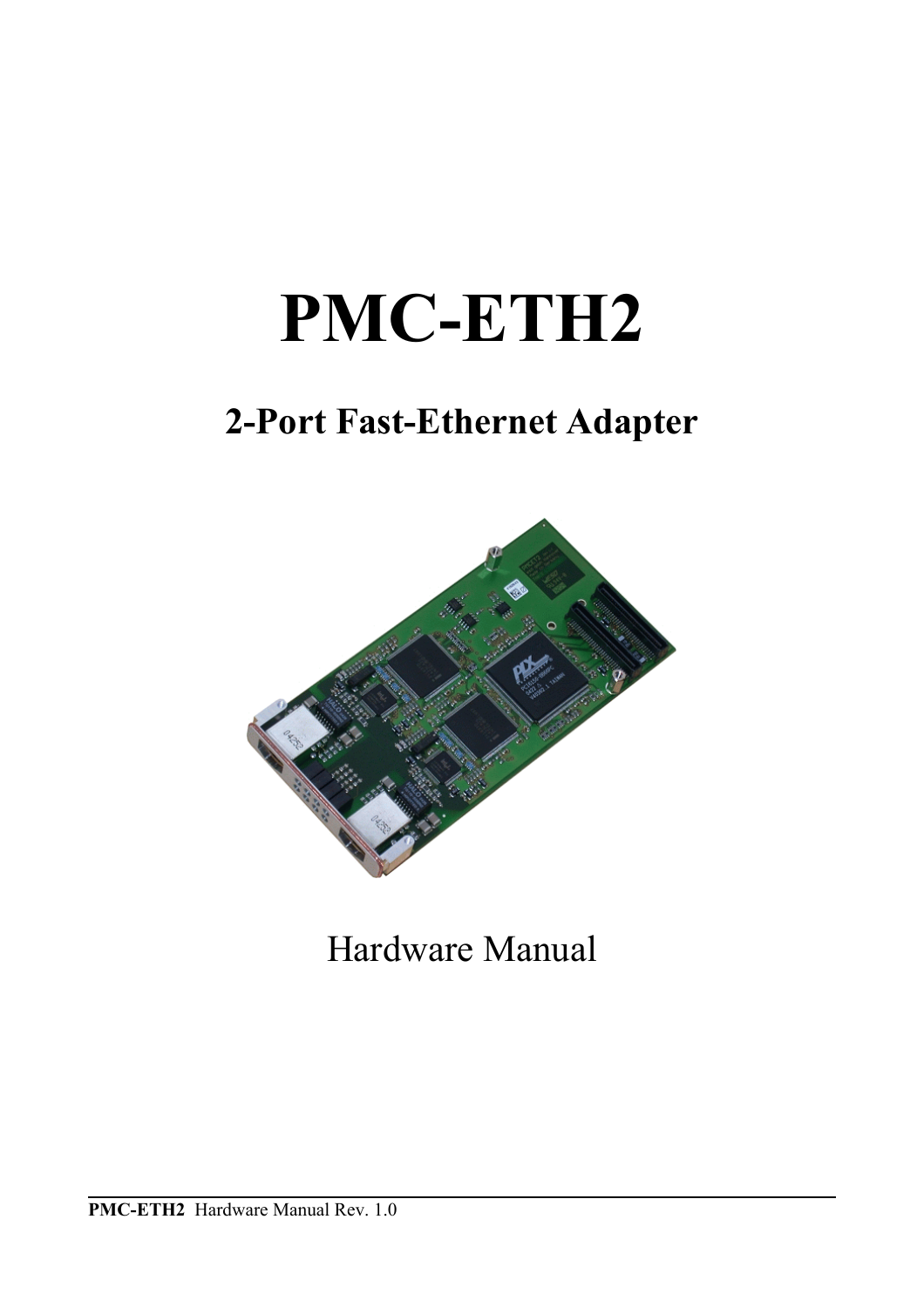| Document file: | I:\texte\Doku\MANUALS\PMC\PMC-ETH2\Englisch\PMC-ETH2 10H.en9 |
|----------------|--------------------------------------------------------------|
| Date of print: | 25.02.2005                                                   |

| $\mathbf{p} \cap \mathbf{E}$<br>ית<br>sion.<br>N/I<br>$\cdots$<br>$\overline{1}$ .<br>.<br>$\sim$ |
|---------------------------------------------------------------------------------------------------|
|---------------------------------------------------------------------------------------------------|

#### **Changes in the chapters**

The changes in the document listed below affect changes in the hardware as well as changes in the description of the facts, only.

| Chapter | Changes as compared with previous version |
|---------|-------------------------------------------|
| -       | First issue                               |
| -       |                                           |

Technical details are subject to change without further notice.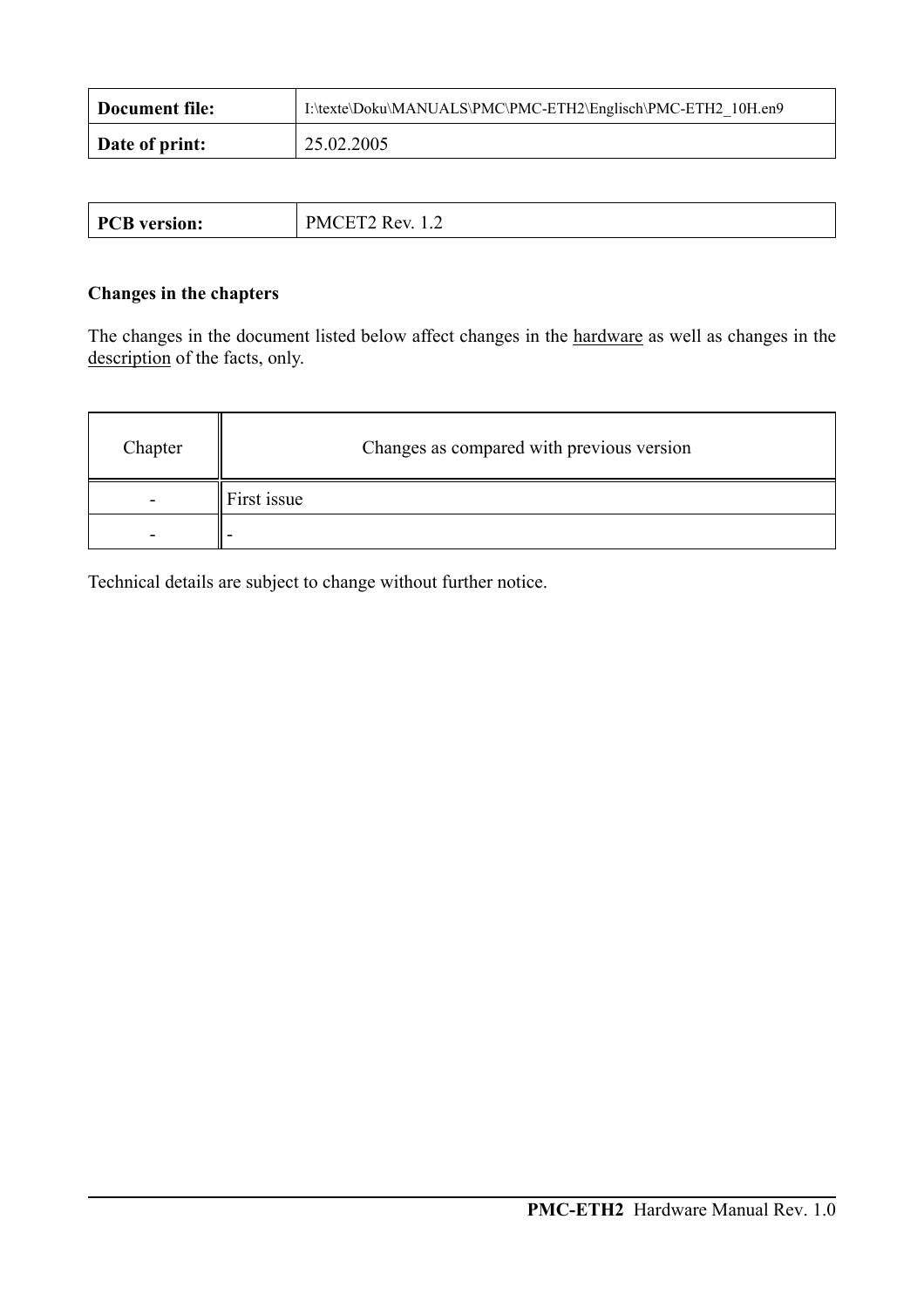#### N O T E

The information in this document has been carefully checked and is believed to be entirely reliable. **esd** makes no warranty of any kind with regard to the material in this document, and assumes no responsibility for any errors that may appear in this document. **esd** reserves the right to make changes without notice to this, or any of its products, to improve reliability, performance or design.

**esd** assumes no responsibility for the use of any circuitry other than circuitry which is part of a product of **esd** gmbh.

**esd** does not convey to the purchaser of the product described herein any license under the patent rights of **esd** gmbh nor the rights of others.

#### **esd electronic system design gmbh**

Vahrenwalder Str. 207 30165 Hannover Germany

| Phone:    | $+49-511-37298-0$          |
|-----------|----------------------------|
| Fax:      | $+49-511-37298-68$         |
| E-mail:   | $info@esd-electronics.com$ |
| Internet: | www.esd-electronics.com    |

**USA / Canada: esd electronics Inc.** 12 Elm Street Hatfield, MA 01038-0048 USA

| Phone:    | $+1 - 800 - 732 - 8006$      |
|-----------|------------------------------|
| Fax:      | $+1 - 800 - 732 - 8093$      |
| E-mail:   | us-sales@esd-electronics.com |
| Internet: | www.esd-electronics.us       |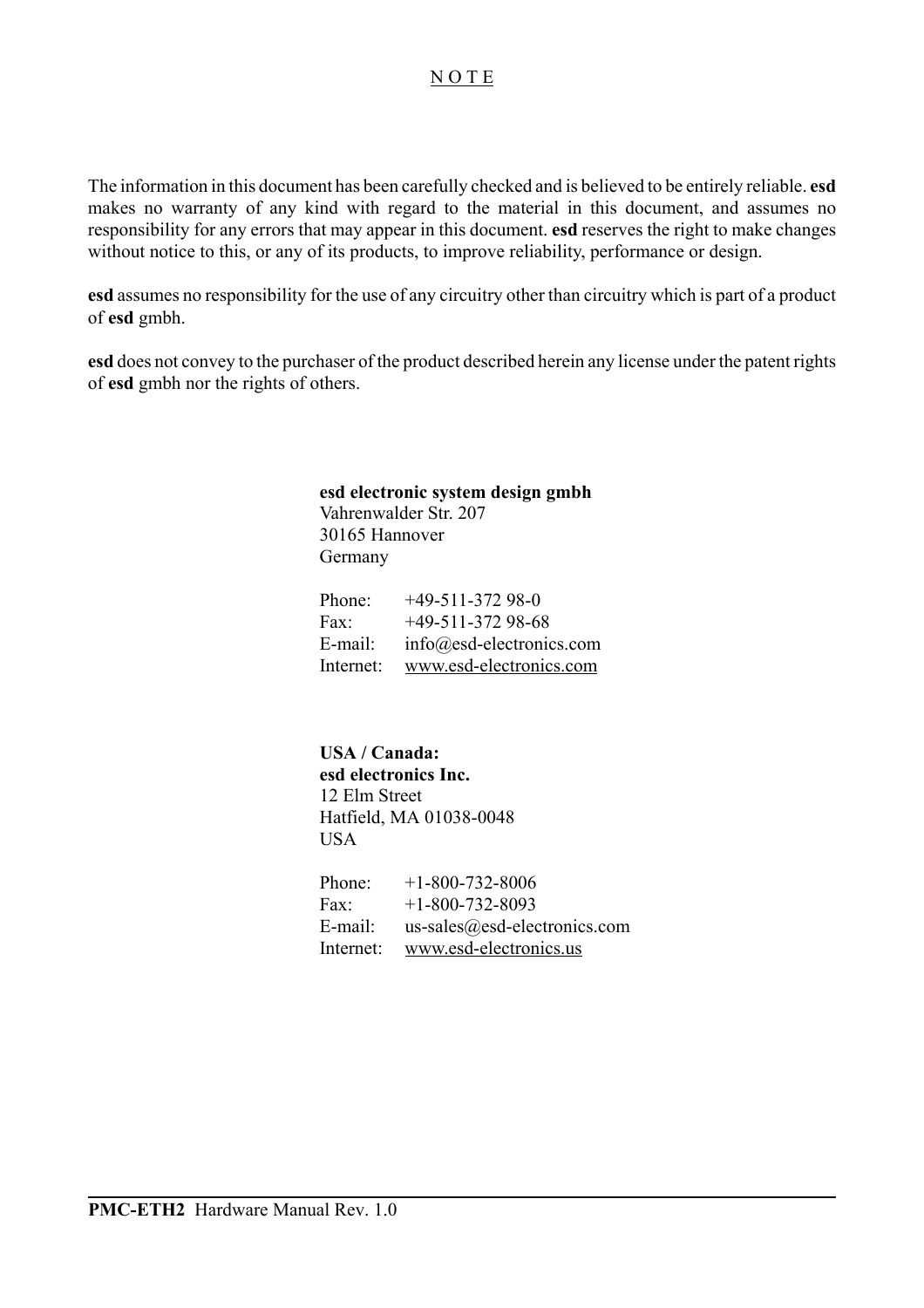# **Contents**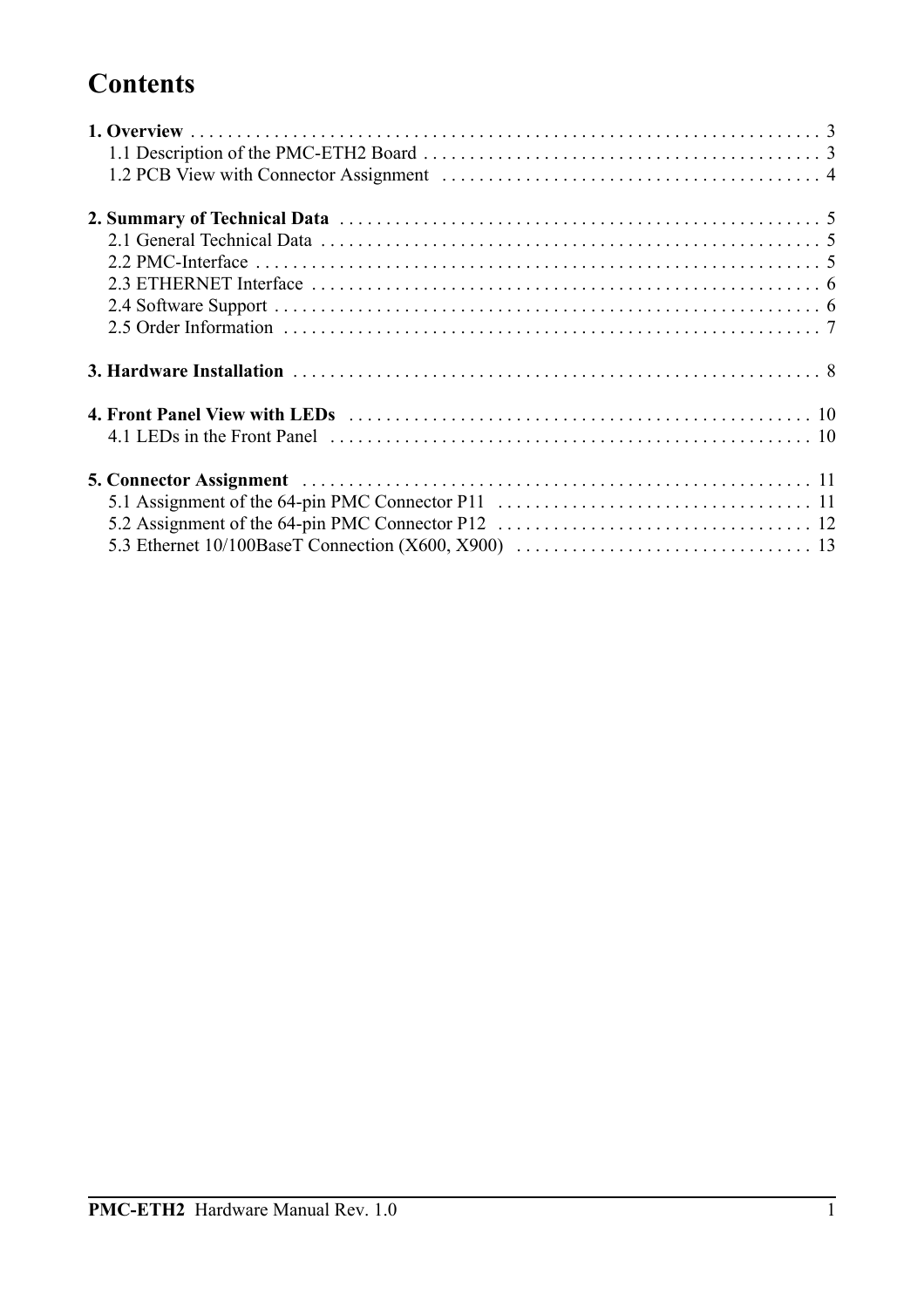This page is intentionally left blank.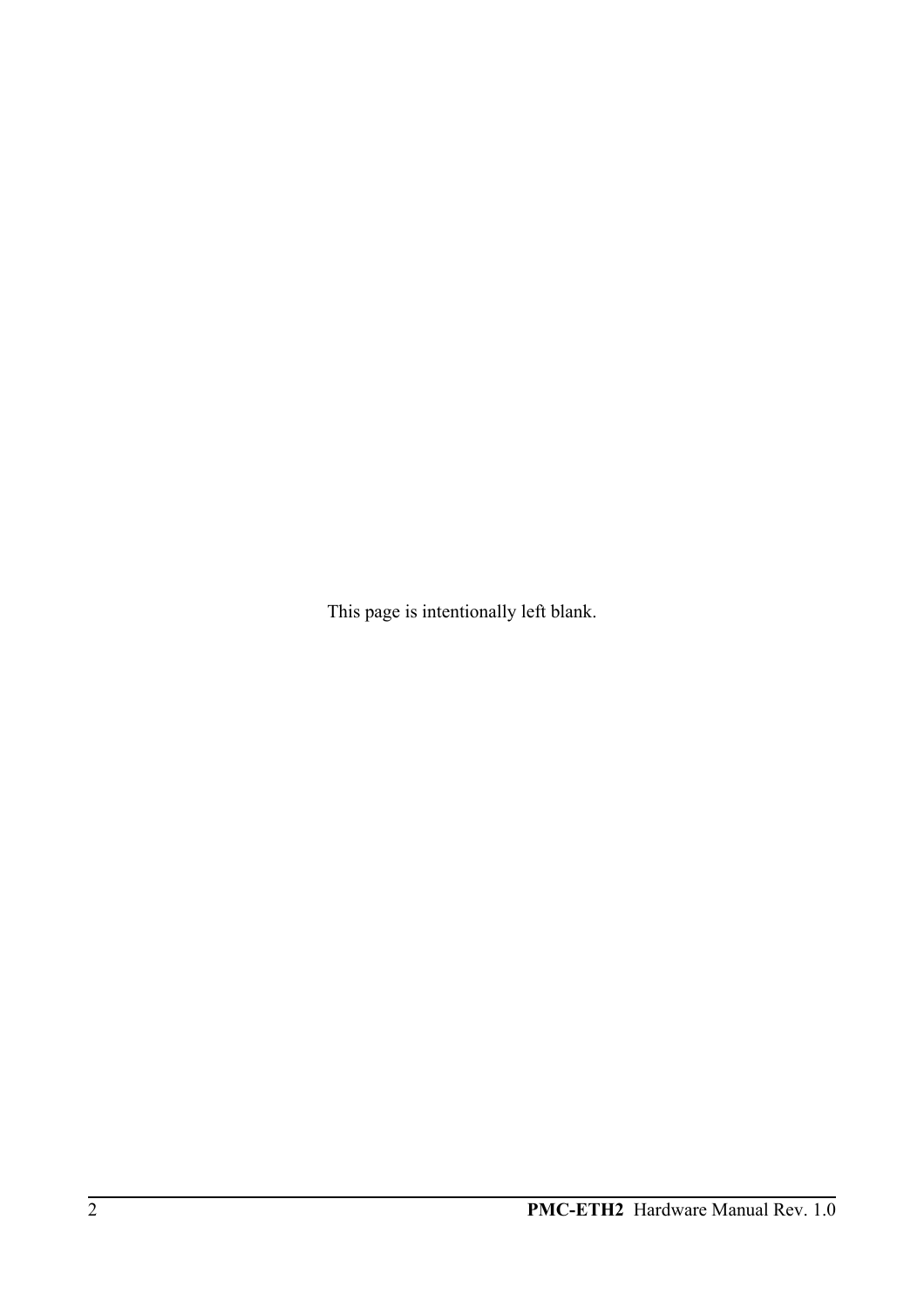## **1. Overview**

#### **1.1 Description of the PMC-ETH2 Board**



**Figure 1:** Block circuit diagram

The PMC-ETH2 is a PMC target board in 'single' PCI -Mezzanine Card size. The PCI-to-PCI bridge enables the board to run at 33 MHz and 66 MHz PCI-bus clock rate.

The two independent Ethernet interfaces are designed for 10 Mbit/s and 100 Mbit/s networks. The full duplex mode is supported at both speeds. The ports are accessible via RJ45-sockets in the front panel.

The initialization and functional configuration of the PMC-ETH2 module is automatically performed by software. The module operates with standard Ethernet system drivers of Linux and VxWorks.

The LEDs in the front panel indicate activity, link and data rate.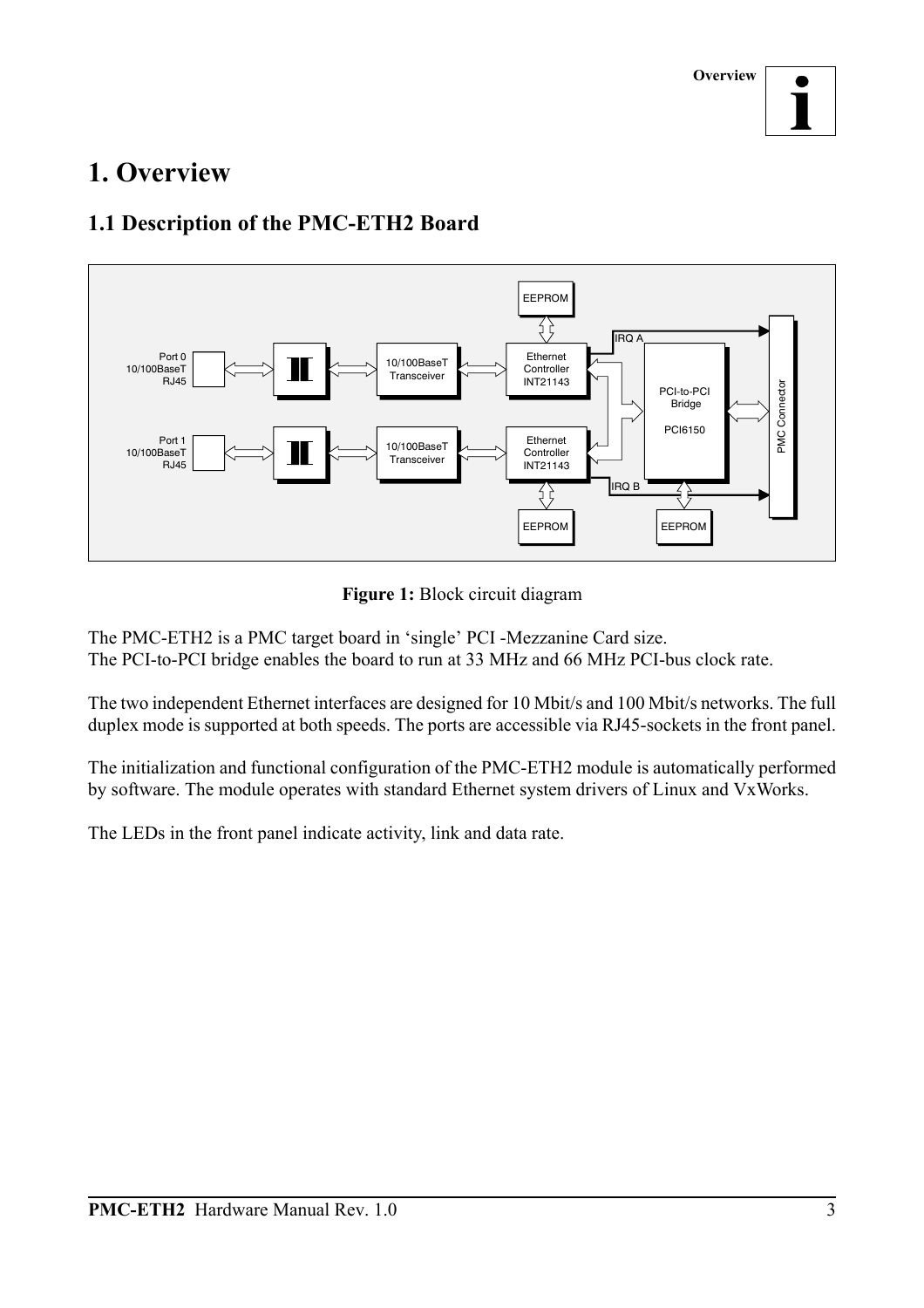

#### **1.2 PCB View with Connector Assignment**

**Figure 2:** PCB view (PCB side turned to the carrier board) with connector position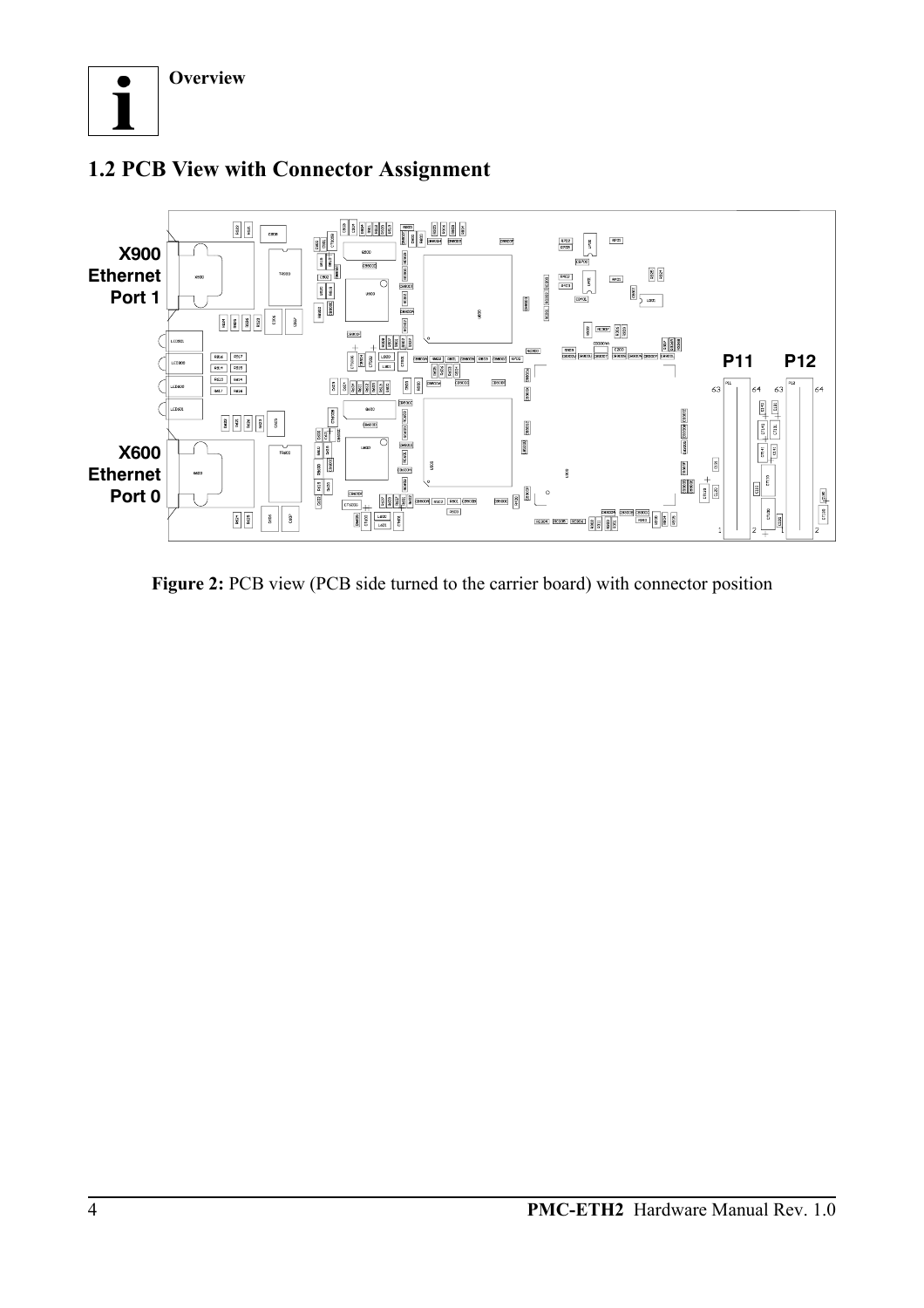

# **2. Summary of Technical Data**

## **2.1 General Technical Data**

| Ambient temperature        | operating temperature: $060$ °C<br>storage temperature: -40+85 °C                                                                                                                                                                                               |  |  |
|----------------------------|-----------------------------------------------------------------------------------------------------------------------------------------------------------------------------------------------------------------------------------------------------------------|--|--|
| Humidity                   | max. 90 $\%$ , non condensing                                                                                                                                                                                                                                   |  |  |
| Power supply               | via PMC bus, required voltages:<br>400 mA (typ.)<br>5 V<br>and<br>3.3 V<br>$300 \text{ mA}$ (typ.)                                                                                                                                                              |  |  |
| <b>UL94 Classification</b> | the PCB fulfills at least the limit values of the<br>UL-Classification UL94V-1 / 105°C,<br>the connector material fulfills at least the UL-Classification UL94V-1.                                                                                              |  |  |
| Connectors                 | <b>P11</b><br>$(64$ -pin PMC connector) - PCI-signals (Pn1/Jn1)<br>$(64-pin$ PMC connector) - PCI-signals $(\text{Pn2/Jn2})$<br>P <sub>12</sub><br>$(8-pin RJ45 \text{ socket})$ - Ethernet (Port 0)<br>X600<br>(8-pin RJ45 socket) - Ethernet (Port 1)<br>X900 |  |  |
| Dimensions                 | 'Single' PCI -Mezzanine Card format<br>152 mm x 74 mm, length including front panel                                                                                                                                                                             |  |  |
| Weight                     | approx. $82$ g                                                                                                                                                                                                                                                  |  |  |

#### **2.2 PMC-Interface**

| <b>Standards</b>                   | PCI-to-PCI bridge: according to PCI Local Bus Specification 2.3<br>Ethernet controller: according to PCI Local Bus Specification 2.1<br>PMC: IEEE Std. P1386.1-2001 |  |  |
|------------------------------------|---------------------------------------------------------------------------------------------------------------------------------------------------------------------|--|--|
| Interrupts                         | Ethernet<br>Port 0: $\,\,\mathrm{IRQ\;A},$<br>Port 1: IRQ B                                                                                                         |  |  |
| Clock speed,<br>Signalling voltage | 33 MHz with 3.3 V or 5 V signalling voltage or<br>66 MHz with 3.3 V signalling voltage                                                                              |  |  |
| Power supply voltage               | 3.3 V and 5 V via PCI-Bus                                                                                                                                           |  |  |
| Connectors                         | P11, P12 according to IEEE Std. P1386.1-2001                                                                                                                        |  |  |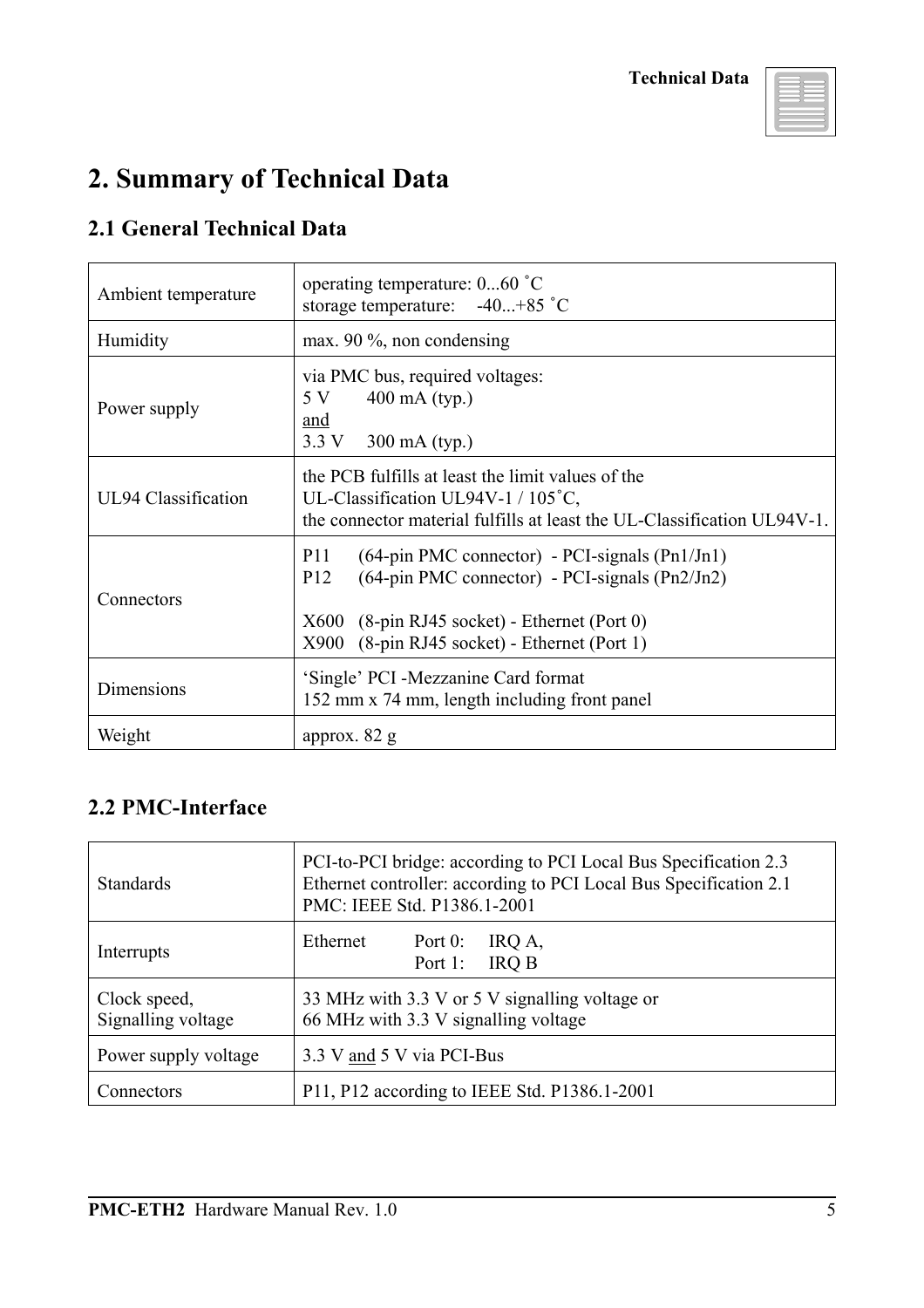### **2.3 ETHERNET Interface**

| Number               | 2 ports                                                                     |  |
|----------------------|-----------------------------------------------------------------------------|--|
| Bit rate             | 10 Mbit/s and 100 Mbit/s, both Full Duplex<br>automatic speed configuration |  |
| Physical interface   | Twisted Pair (IEEE802.3) 10/100BaseT                                        |  |
| Electrical isolation | via repeating coil                                                          |  |
| Connector            | 8-pin RJ45-socket in the front panel                                        |  |

## **2.4 Software Support**

The module runs with standard Ethernet system drivers of Linux and VxWorks.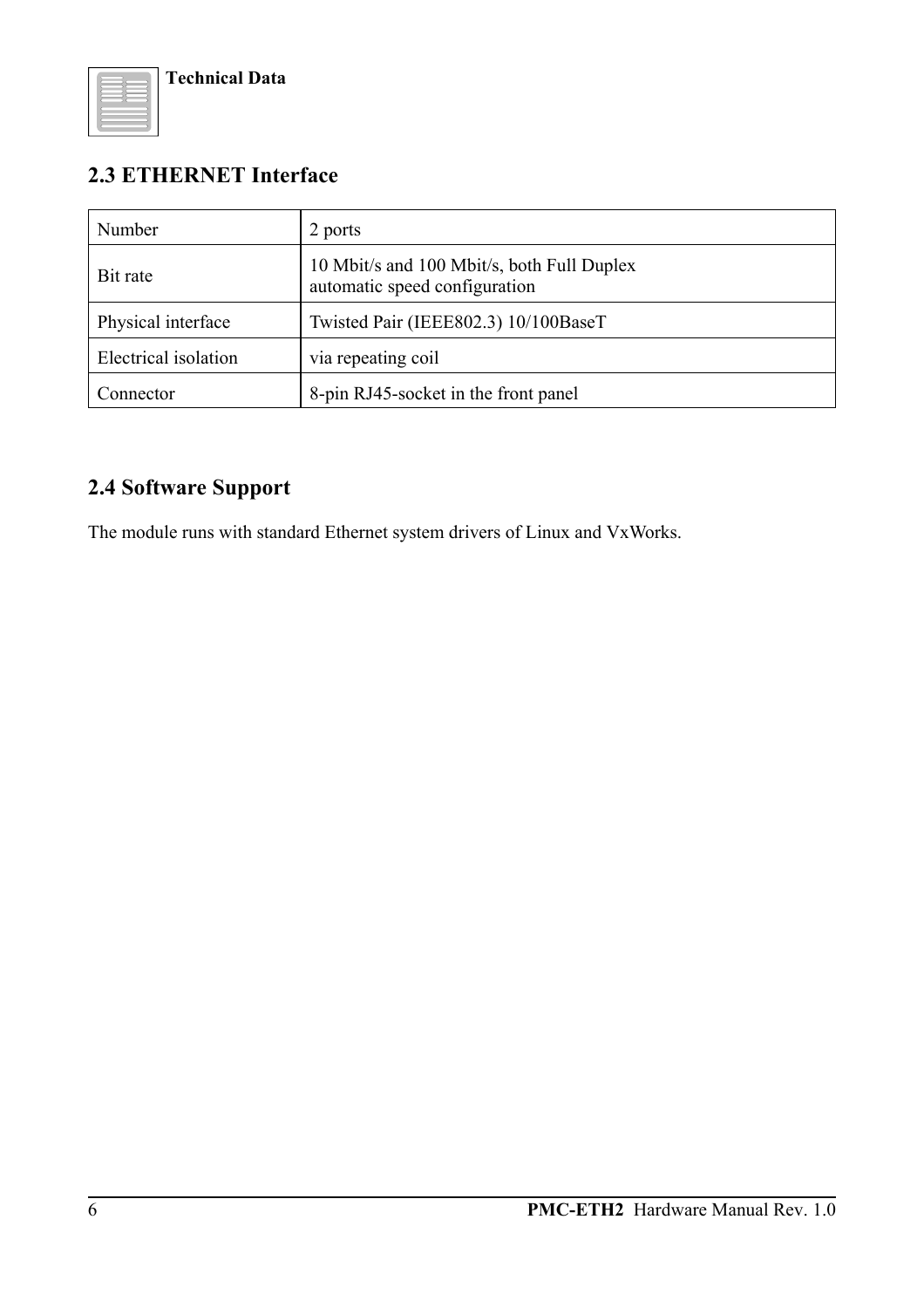#### **2.5 Order Information**

| Type         | Properties                                                                                                                        | Order No. |
|--------------|-----------------------------------------------------------------------------------------------------------------------------------|-----------|
| PMC-ETH2     | PMC target module with 2x Ethernet on RJ45                                                                                        | V.2086.01 |
| PMC-ETH2-ME  | User manual in English $1^*$ )<br>(this manual)                                                                                   | V.2086.21 |
| PMC-ETH2-ENG | Engineering manual in English 2*)<br>Content: circuit diagrams, PCB top overlay drawing, data<br>sheets of significant components | V.2086.25 |

1\*) If module and manual are ordered together, the manual is free of charge.

2\*) This manual is liable to charges, please contact our support.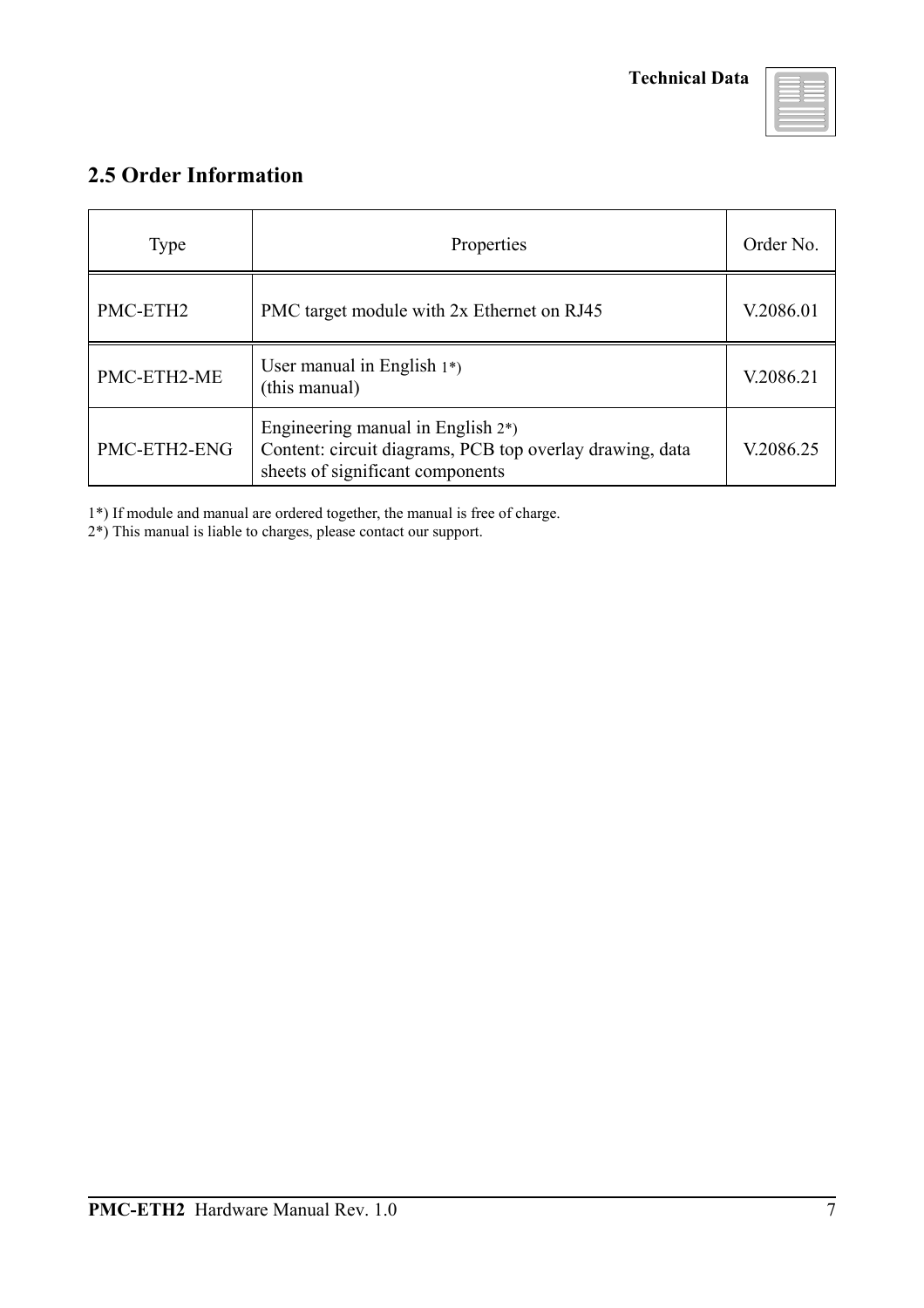

# **3. Hardware Installation**

Because the PMC-ETH2 module can be installed on different carrier boards, the carrier system is referred to as 'computer'in this chapter.

#### **Attention !**

Electrostatic discharges may cause damage to electronic components. To avoid this, please perform the following steps *before* you touch the PMC-ETH2 module, in order to discharge the static electricity from your body:

- Switch off the power of your computer, but leave it connected to the mains.
- **Please touch the metal case of the computer now to discharge yourself.**
- **P** Furthermore, you should prevent your clothes from touching the computer, because your clothes might be electrostatically charged as well.
- 1. Switch off your computer and all connected peripheral devices (monitor, printer, etc.).
- 2. Discharge your body as described above.
- 3. Disconnect the computer from the mains. If the computer does not have a flexible network cable, but is directly connected to mains, disconnect the power supply via the safety fuse and make sure that the fuse cannot switch on again unintentionally (caution label).
- 4. Open the case.
- 5. Remove the carrier board (if already installed) and plug the PMC-ETH2 module carefully on the carrier board. Pay attention that the PMC module is correctly installed on the carrier board. Fix the module with the screws on the carrier board. Use the four M 2.5 x 6 mm screws which are contained in the product package of the module.
- 8. Install the carrier board in your system.
- 9. Close the computer case again.

 $B \rightarrow B +$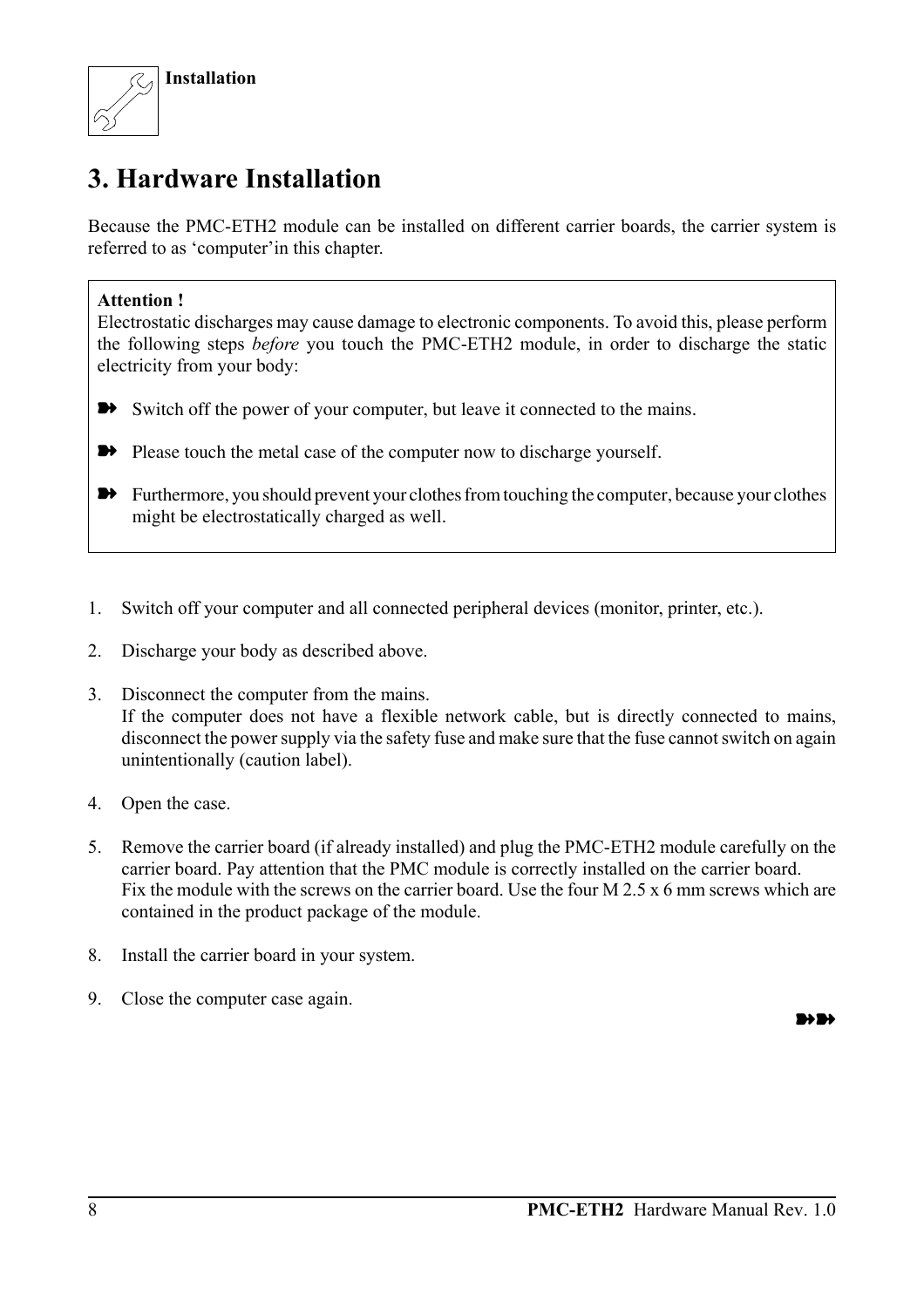

10. Connect the Ethernet.

The first Ethernet interface is connected via the RJ45-socket X600 and the second Ethernet interface is connected via the RJ45 socket X900.

- 11. Connect the computer to mains again (mains connector or safety fuse).
- 12. Switch on the computer and the peripheral devices.
- 13. End of hardware installation.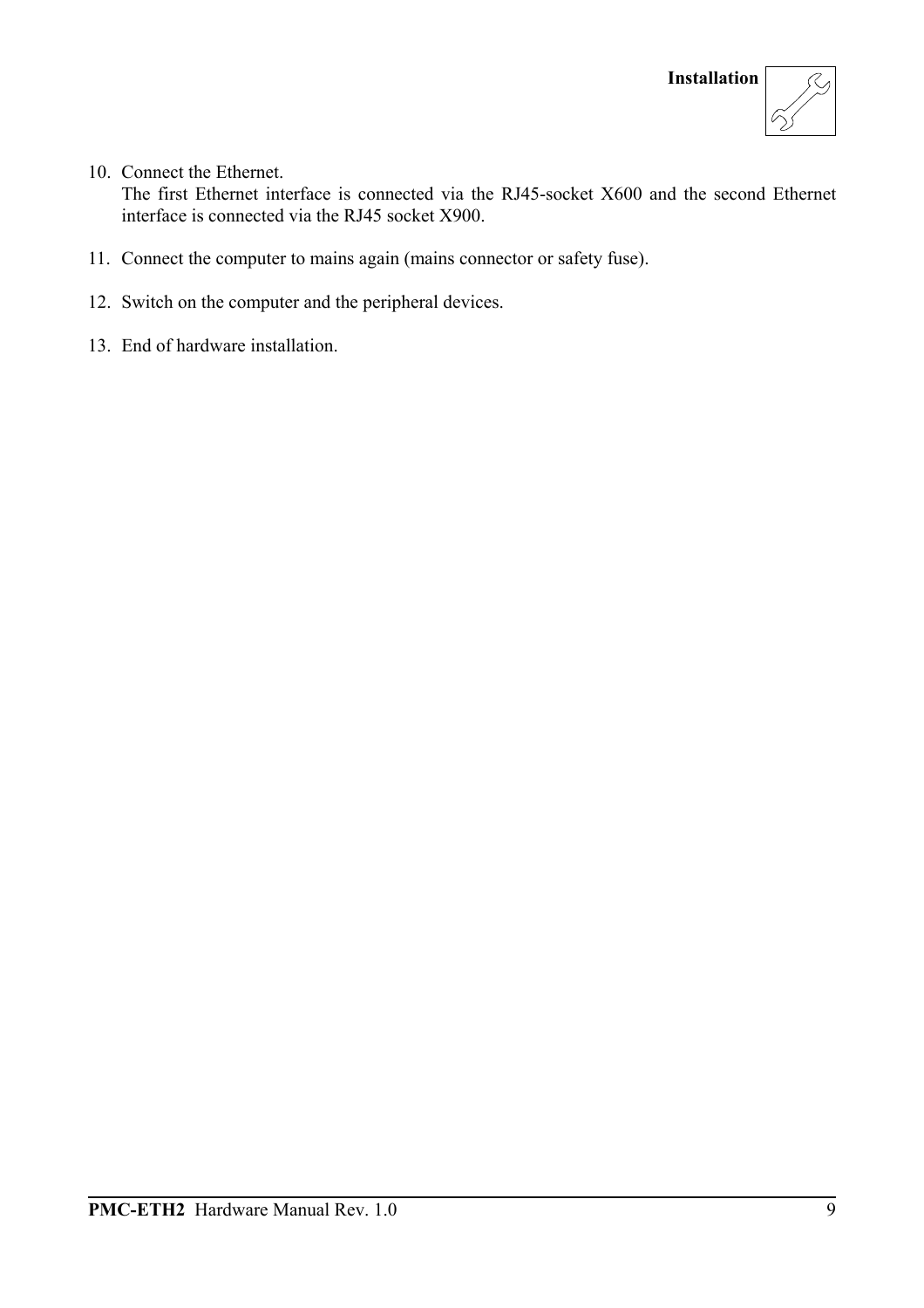

# **4. Front Panel View with LEDs**

The module is equipped with eight green LEDs in the front panel.

### **4.1 LEDs in the Front Panel**



**Figure 3:** Position of the LEDs

| Interface                     | <b>LED</b>        | Name       | Description (LED on)                                                |
|-------------------------------|-------------------|------------|---------------------------------------------------------------------|
| Ethernet<br>Port <sub>0</sub> | LED <sub>04</sub> | RX.        | Receive-Status Ethernet (reception of Ethernet data packages)       |
|                               | LED <sub>03</sub> | TX.        | Transmit-Status Ethernet (transmission of Ethernet data packages)   |
|                               | LED <sub>02</sub> | <b>LNK</b> | Link-Status Ethernet (Link to hub, switch, etc.)                    |
|                               | LED01             | 100        | Ethernet bit rate:<br>100 Mbit/s (LED on)<br>$(10$ Mbit/s, LED off) |
| Ethernet<br>Port1             | LED <sub>12</sub> | <b>LNK</b> | Link-Status Ethernet (Link to hub, switch, etc.)                    |
|                               | LED11             | 100        | Ethernet bit rate:<br>100 Mbit/s (LED on)<br>$(10$ Mbit/s, LED off) |
|                               | LED14             | RX         | Receive-Status Ethernet (reception of Ethernet data packages)       |
|                               | LED <sub>13</sub> | TX         | Transmit-Status Ethernet (transmission of Ethernet data packages)   |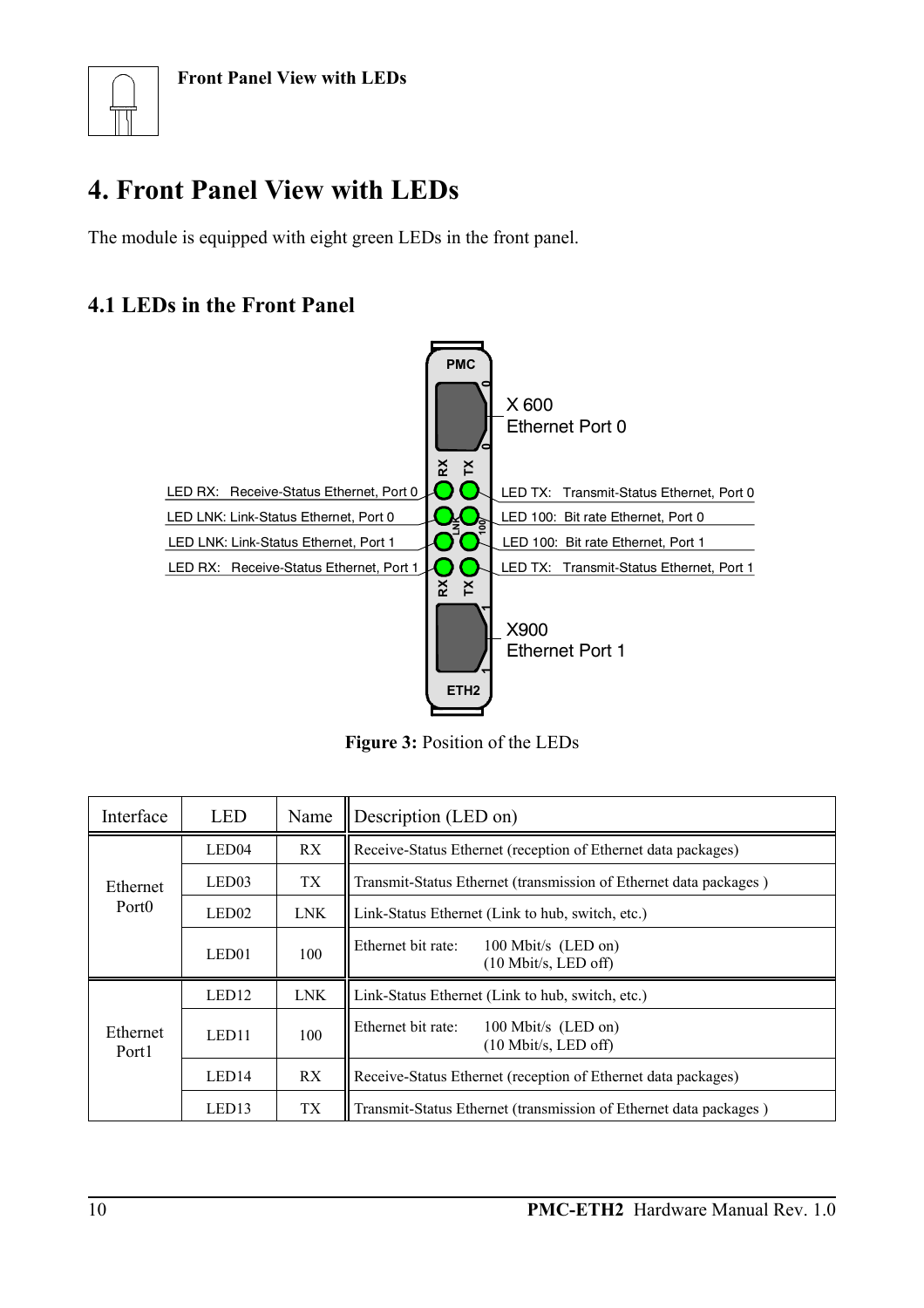

# **5. Connector Assignment**

## **5.1 Assignment of the 64-pin PMC Connector P11**

| Signal           | Pin | Pin | Signal           |
|------------------|-----|-----|------------------|
| n.c.             | 1   | 2   | $-12V$           |
| <b>GND</b>       | 3   | 4   | INTA#            |
| INTB#            | 5   | 6   | INTC#            |
| PRESENT#         | 7   | 8   | $+5V$            |
| INTD#            | 9   | 10  | n.c.             |
| <b>GND</b>       | 11  | 12  | n.c.             |
| PCI-CLK          | 13  | 14  | <b>GND</b>       |
| <b>GND</b>       | 15  | 16  | GNT#             |
| REQ#             | 17  | 18  | $+5V$            |
| V (I/O)          | 19  | 20  | AD31             |
| AD <sub>28</sub> | 21  | 22  | AD27             |
| AD <sub>25</sub> | 23  | 24  | <b>GND</b>       |
| <b>GND</b>       | 25  | 26  | C/BE3#           |
| AD <sub>22</sub> | 27  | 28  | AD21             |
| AD <sub>19</sub> | 29  | 30  | $+5V$            |
| V(I/O)           | 31  | 32  | AD17             |
| FRAME#           | 33  | 34  | <b>GND</b>       |
| <b>GND</b>       | 35  | 36  | IRDY#            |
| DEVSEL#          | 37  | 38  | $+5V$            |
| <b>GND</b>       | 39  | 40  | LOCK#            |
| n.c.             | 41  | 42  | n.c.             |
| PAR              | 43  | 44  | GND              |
| V (I/O)          | 45  | 46  | AD <sub>15</sub> |
| AD <sub>12</sub> | 47  | 48  | AD11             |
| AD <sub>09</sub> | 49  | 50  | $+5V$            |
| <b>GND</b>       | 51  | 52  | C/BE0#           |
| AD <sub>06</sub> | 53  | 54  | AD05             |
| AD <sub>04</sub> | 55  | 56  | <b>GND</b>       |
| V (I/O)          | 57  | 58  | AD03             |
| AD <sub>02</sub> | 59  | 60  | AD01             |
| AD <sub>00</sub> | 61  | 62  | $+5V$            |
| <b>GND</b>       | 63  | 64  | n.c.             |

Connector type complies with PMC SPECIFICATION IEEE1386.1-2001

n.c. ... not connected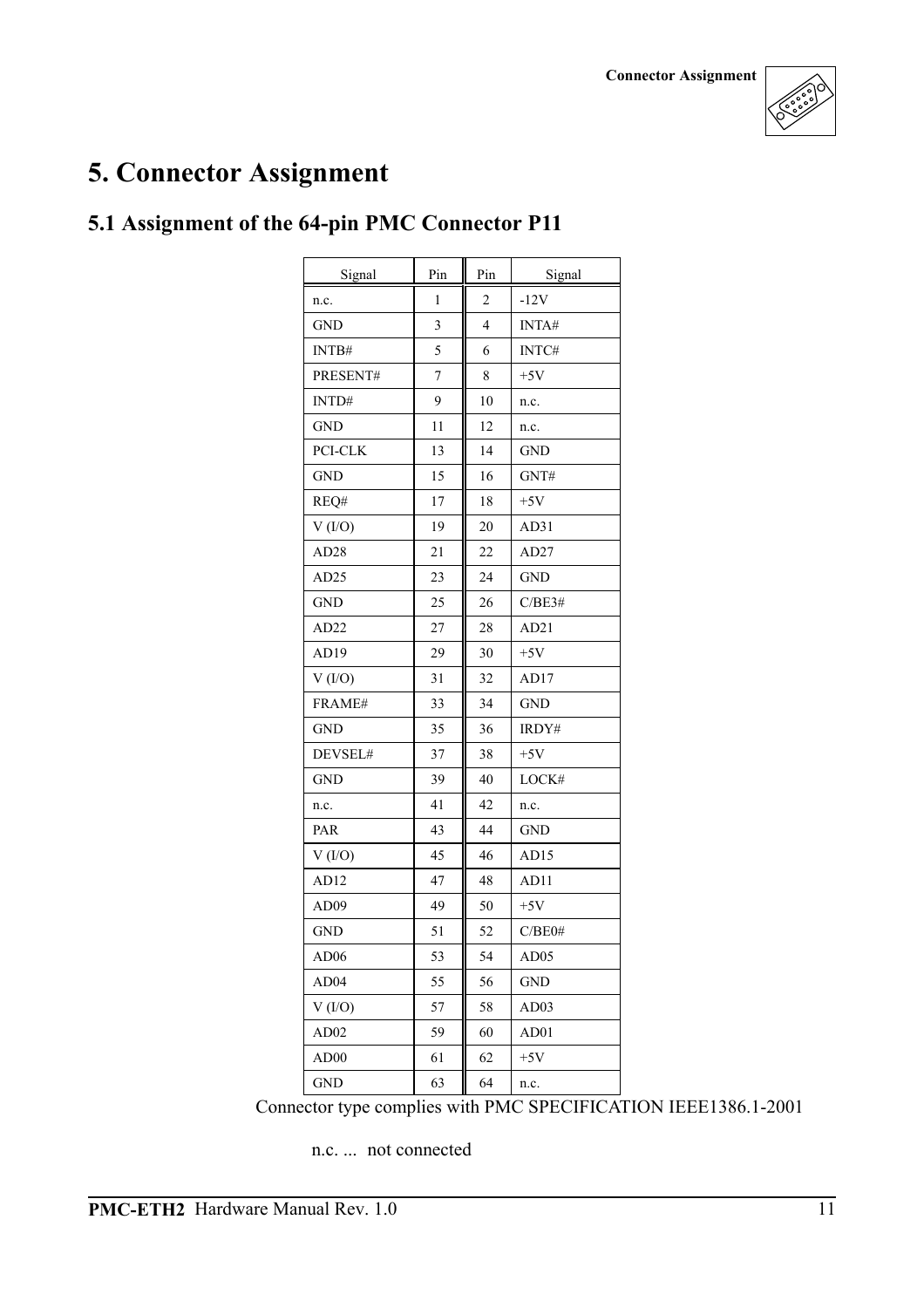

| Signal           | Pin    | Pin            | Signal           |
|------------------|--------|----------------|------------------|
| $+12V$           | 1      | 2              | n.c.             |
| n.c.             | 3      | $\overline{4}$ | <b>TDO</b>       |
| TDI              | 5      | 6              | <b>GND</b>       |
| <b>GND</b>       | 7      | 8              | n.c.             |
| n.c.             | 9      | 10             | n.c.             |
| n.c.             | 11     | 12             | $+3,3V$          |
| RST#             | 13     | 14             | n.c.             |
| $+3,3V$          | 15     | 16             | n.c.             |
| n.c.             | 17     | 18             | <b>GND</b>       |
| AD30             | 19     | 20             | AD <sub>29</sub> |
| <b>GND</b>       | 21     | 22             | AD26             |
| AD24             | 23     | 24             | $+3,3V$          |
| <b>IDSEL</b>     | 25     | 26             | AD23             |
| $+3,3V$          | $27\,$ | 28             | AD20             |
| AD18             | 29     | 30             | <b>GND</b>       |
| AD <sub>16</sub> | 31     | 32             | C/BE2#           |
| <b>GND</b>       | 33     | 34             | n.c.             |
| TRDY#            | 35     | 36             | $+3,3V$          |
| <b>GND</b>       | 37     | 38             | STOP#            |
| PERR#            | 39     | 40             | <b>GND</b>       |
| $+3,3V$          | 41     | 42             | SERR#            |
| C/BE1#           | 43     | 44             | <b>GND</b>       |
| AD14             | 45     | 46             | AD13             |
| M66EN            | 47     | 48             | AD <sub>10</sub> |
| AD <sub>08</sub> | 49     | 50             | $+3,3V$          |
| AD07             | 51     | 52             | n.c.             |
| $+3,3V$          | 53     | 54             | n.c.             |
| n.c.             | 55     | 56             | <b>GND</b>       |
| n.c.             | 57     | 58             | n.c.             |
| <b>GND</b>       | 59     | 60             | n.c.             |
| n.c.             | 61     | 62             | $+3,3V$          |
| <b>GND</b>       | 63     | 64             | n.c.             |

## **5.2 Assignment of the 64-pin PMC Connector P12**

Connector type complies with PMC SPECIFICATION IEEE1386.1-2001

n.c. ... not connected